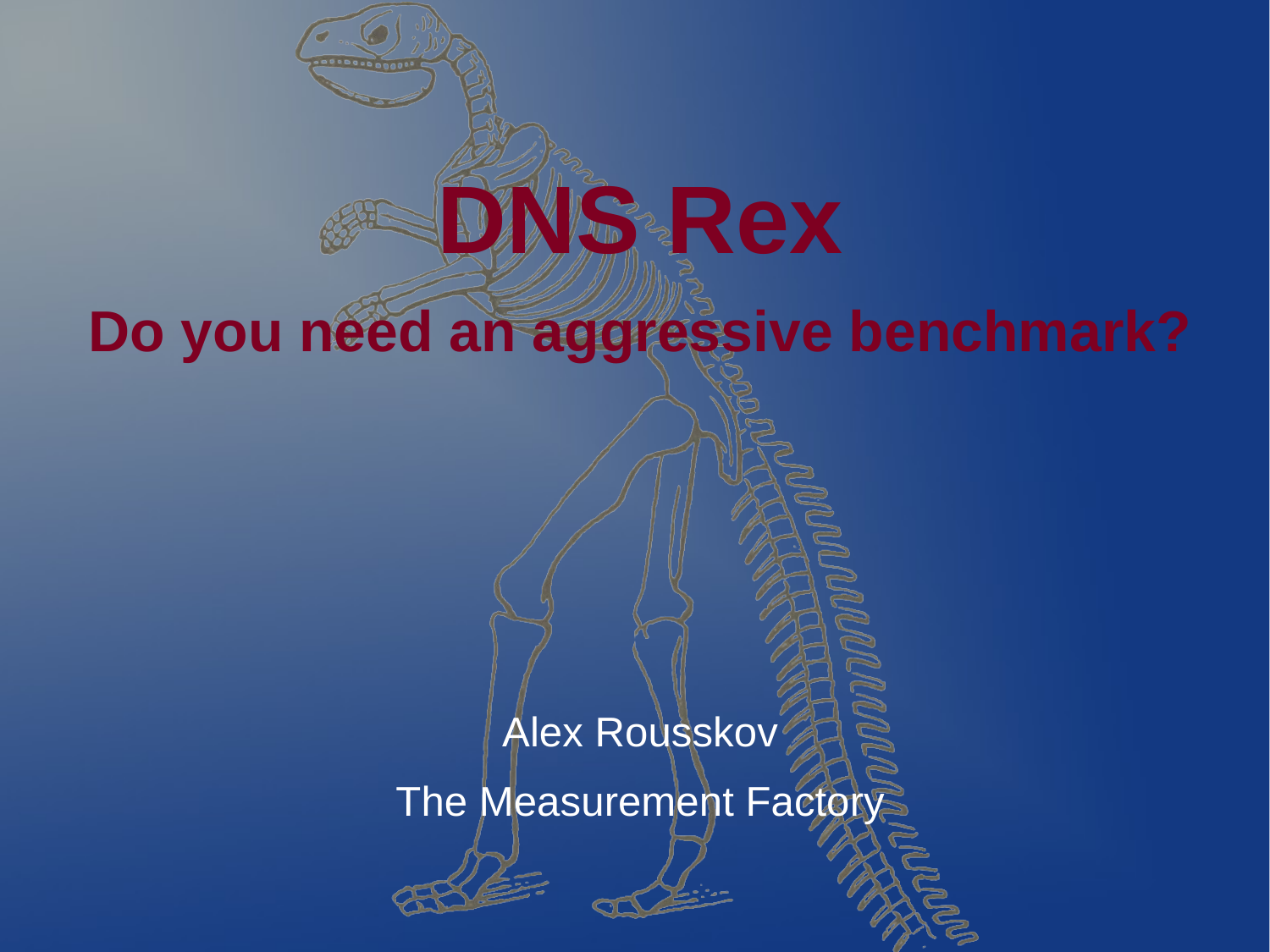### **DNS Rex At a Glance**

- A performance test tool for DNS resolvers.
- Born 2009 A.D. (Cenozoic Era).
- Designed to intimidate powerful resolvers.
- Could also quickly poison caching resolvers.
- Mission accomplished!
- Publicly released and dormant since 2012.
- Will fossilize without demand and more work.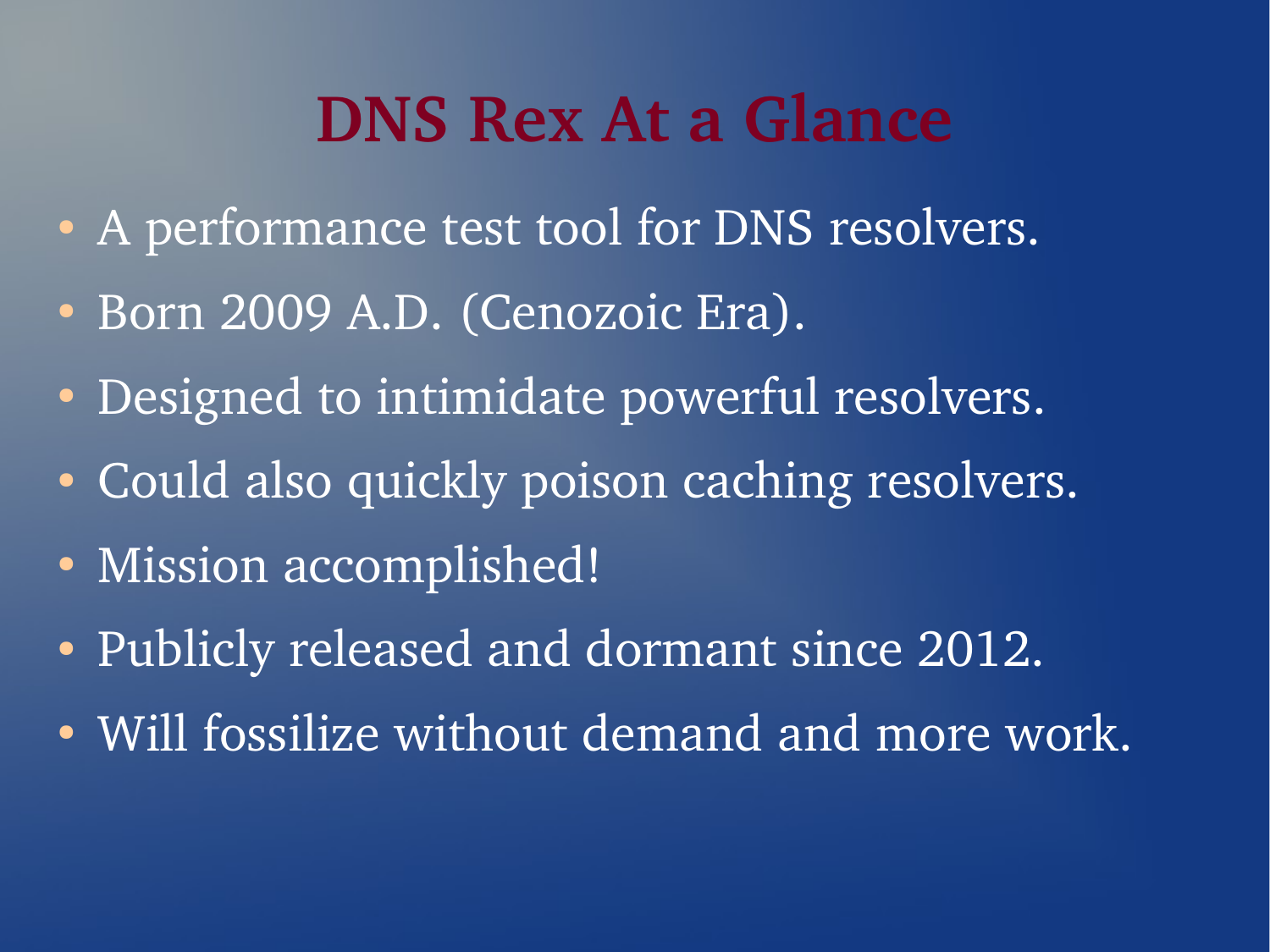# **Why a yet another DNS benchmark? We said "no" more than once, but...**

- Most tools focused on authoritative servers.
- Also needed to test cache poisoning defenses.
- Most tools were slow, unreliable, or shady.
- Angst and distrust among resolver engineers (see Exhibit A).
- Experience creating HTTP performance tools; it was "easy" for us to detect/foresee problems.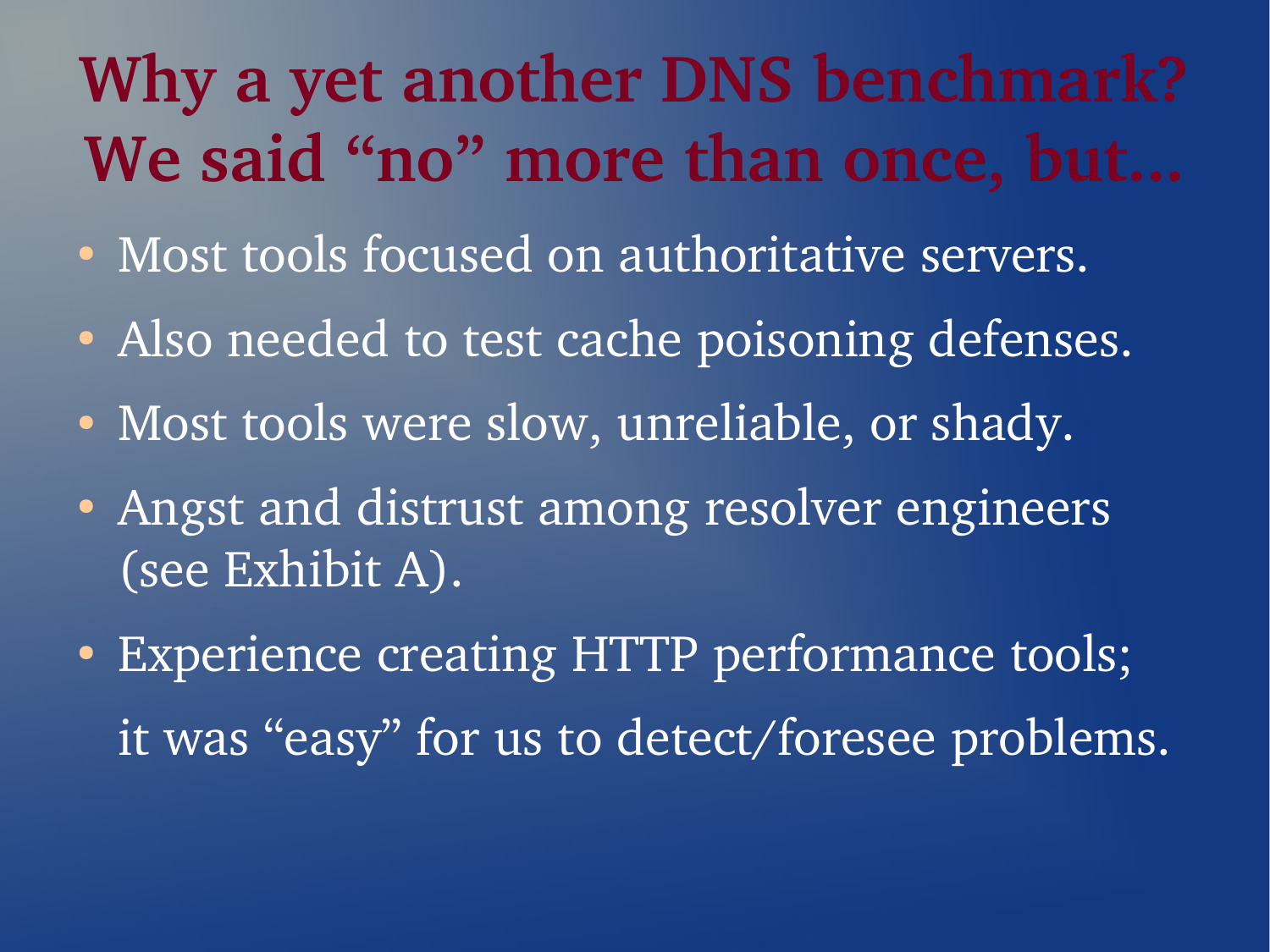## **Exhibit A: Testing Resolver X**

- Tool A's conclusion: Maximum throughput: 22'346 qps Lost at that point: 24%
- Tool B's conclusion: Sustained throughput: 120'000 qps Transaction errors: 0
- 

• Argh!..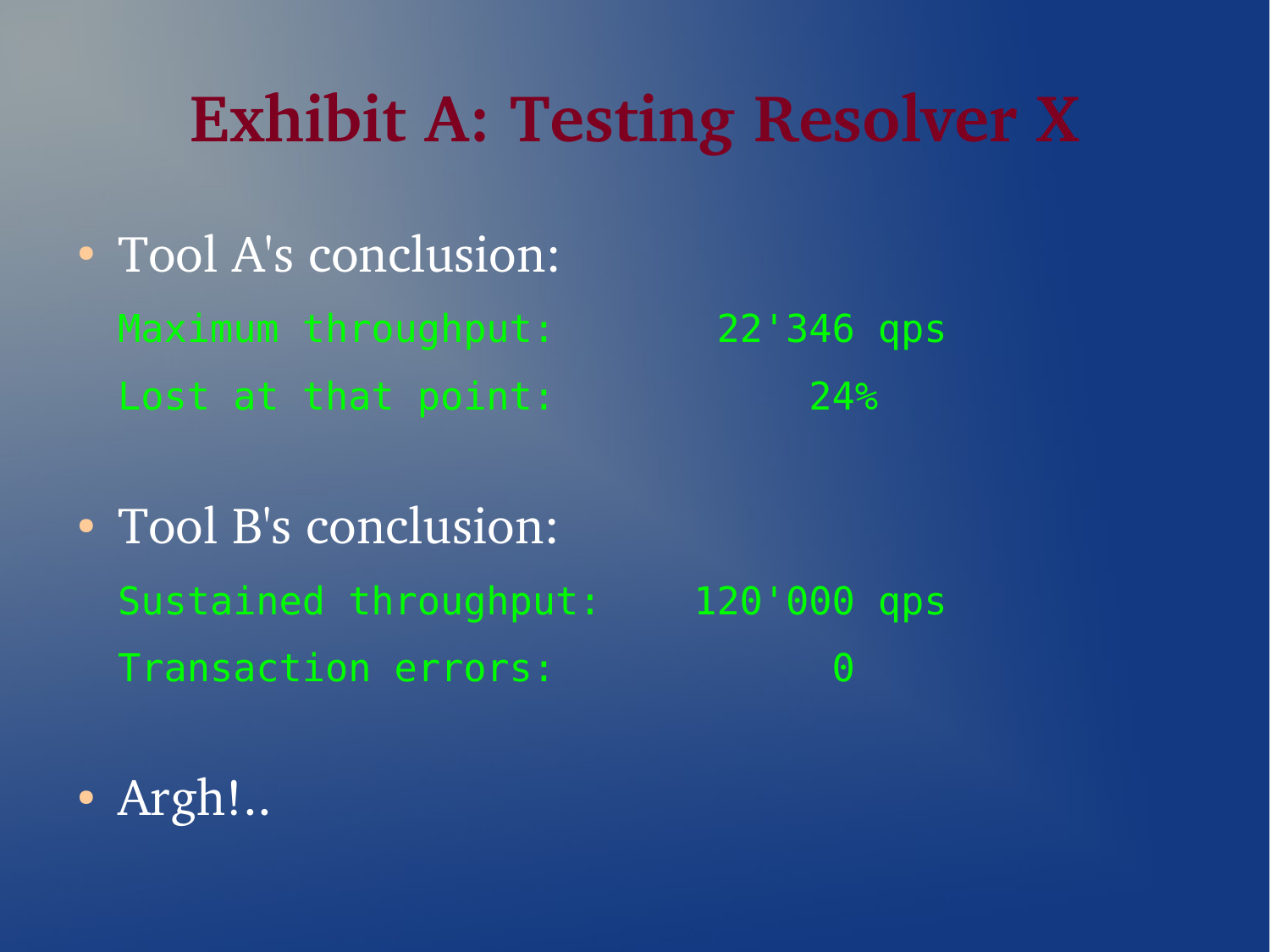**Why a yet another DNS benchmark?** We said "no" more than once, but...

... gave up and wrote what we needed.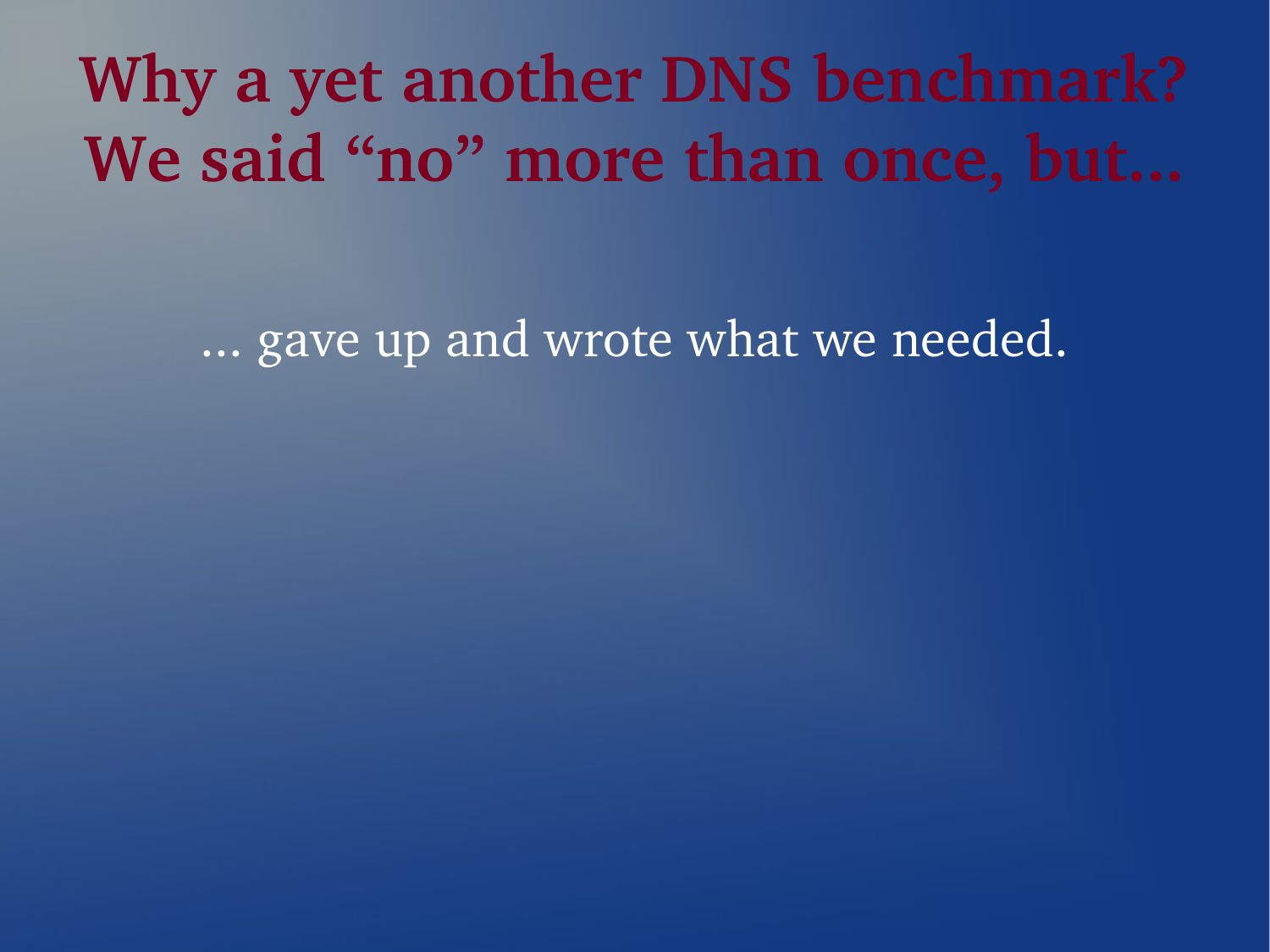# **Why no progress since ~2007? (a speculation)**

- Easy problems have been solved (in 3K LOC):
	- send UDP queries at an increasing rate
	- bail on errors
	- RELEASE\_NOTES:

January 10, 2008 Known Issues: None.

. . . . . . . . . . . . . . . . . .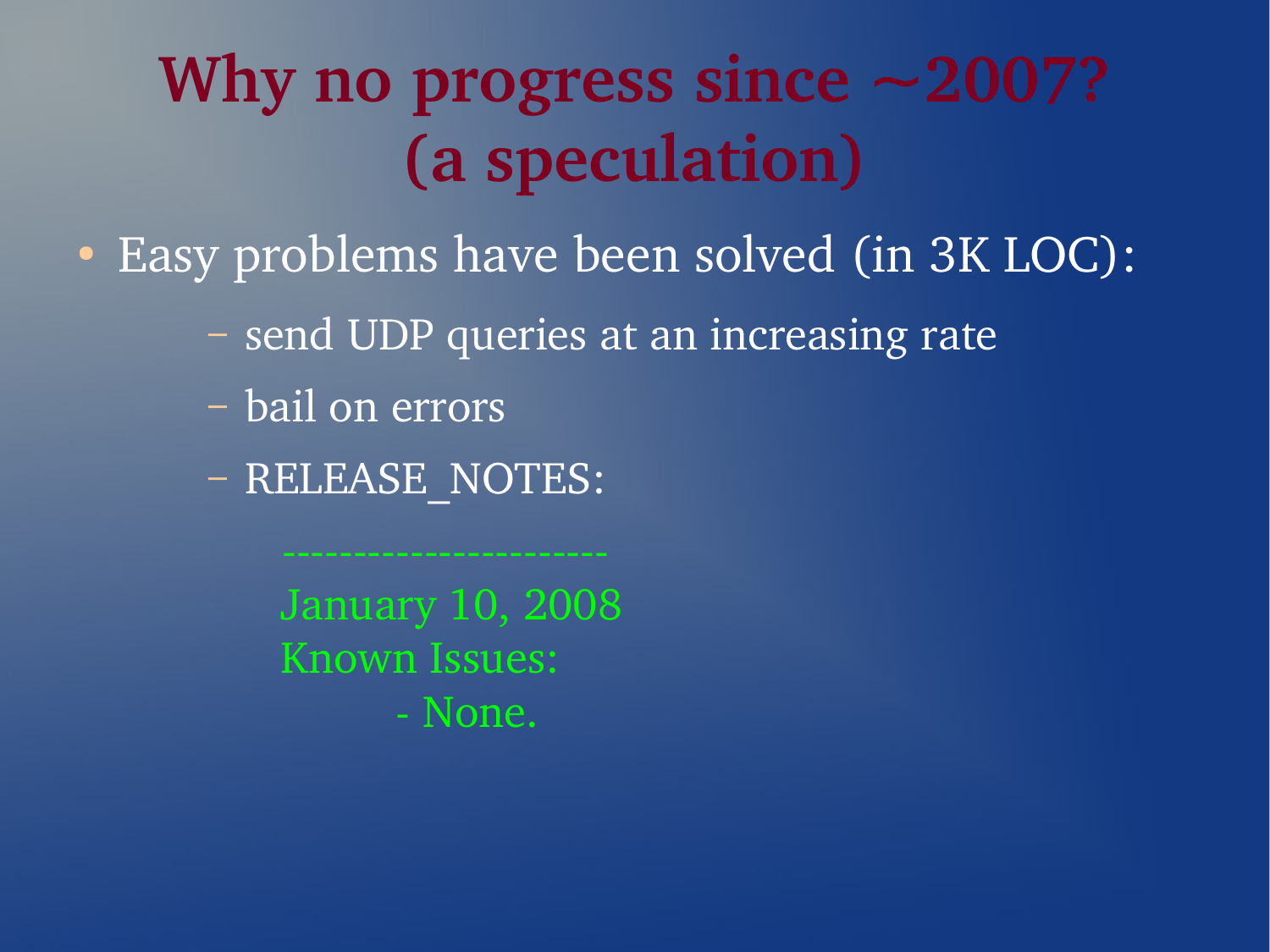## **... Since ~2007**

• No more automagic performance improvement! – MUST use threads for reasonable scale • Remaining problems are much harder: – fundamental benchmarking problems – threading is difficult enough on its own – solving hard problems while threading is harder • Past tool suppliers have to focus on survival. • Insufficient demand???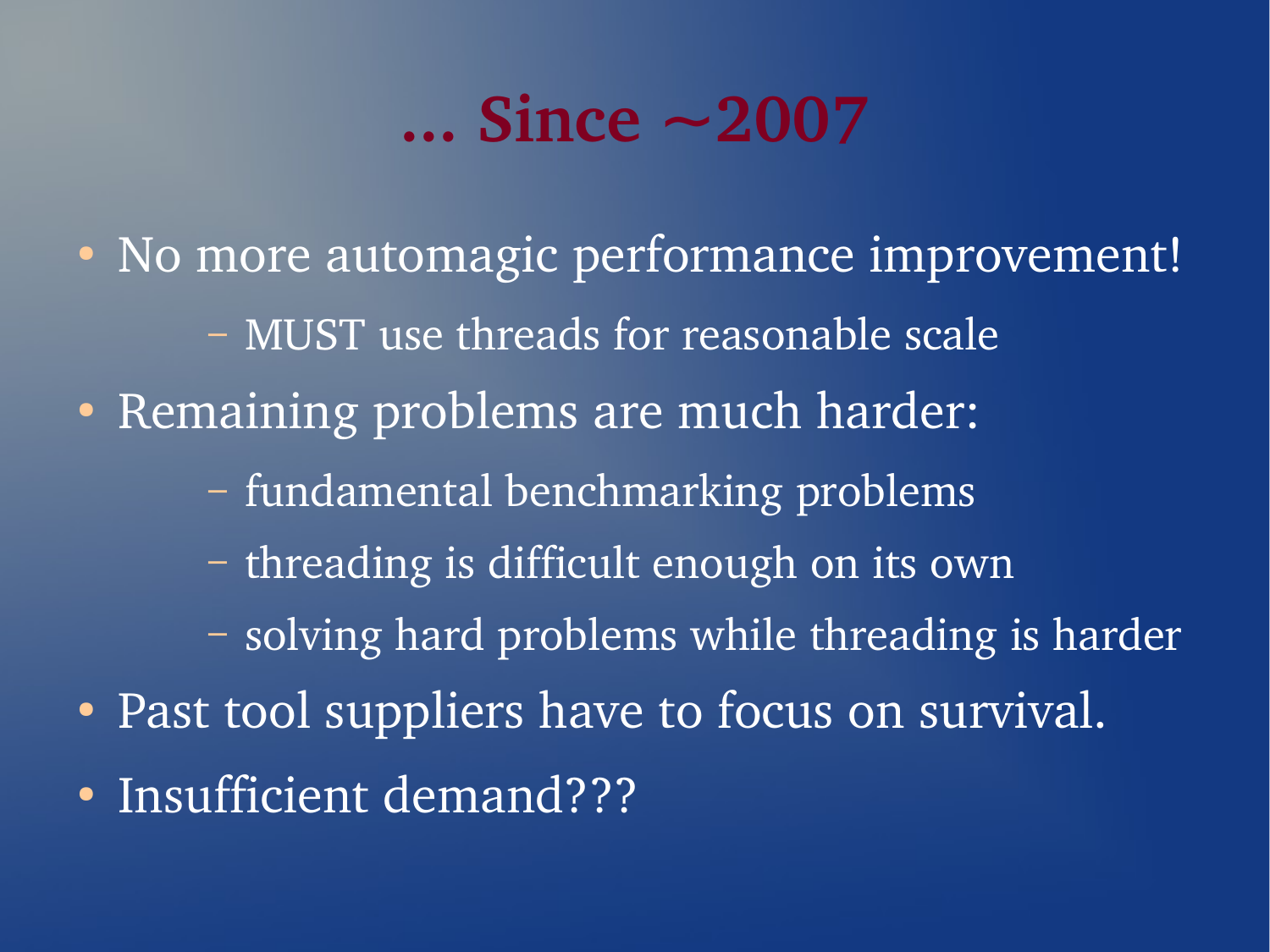... but if we want to move forward

What would an **ideal** tool for measuring caching resolver performance be?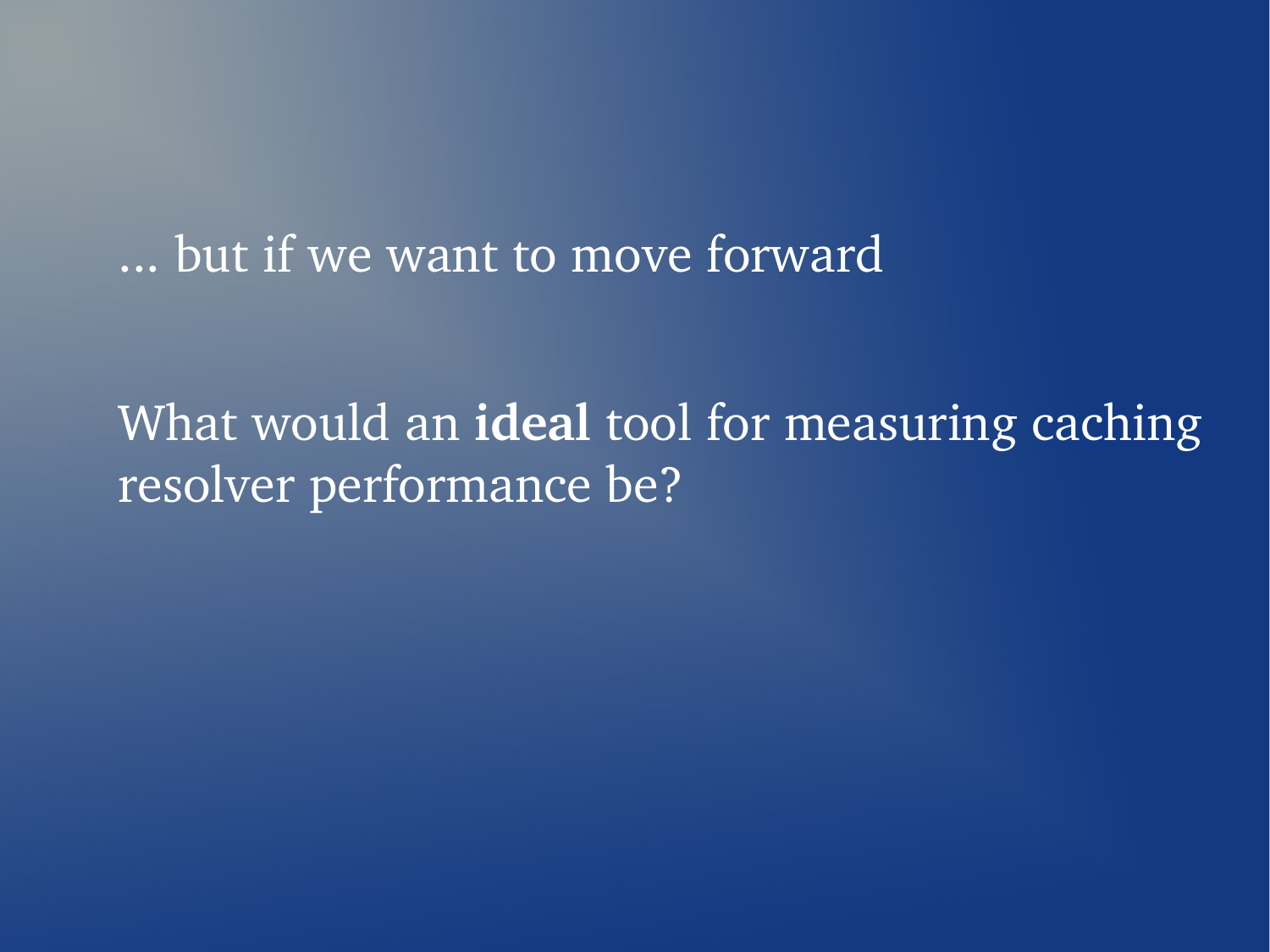### **Ideal: Persistence**

sustaining load for longer than a few minutes

"The 3 million record query file has been replaced with a 10 million record query file as 3 million records were not enough for a full run on modern hardware."

2012 testing instructions

#### $10M / 100K$  QPS = 100 seconds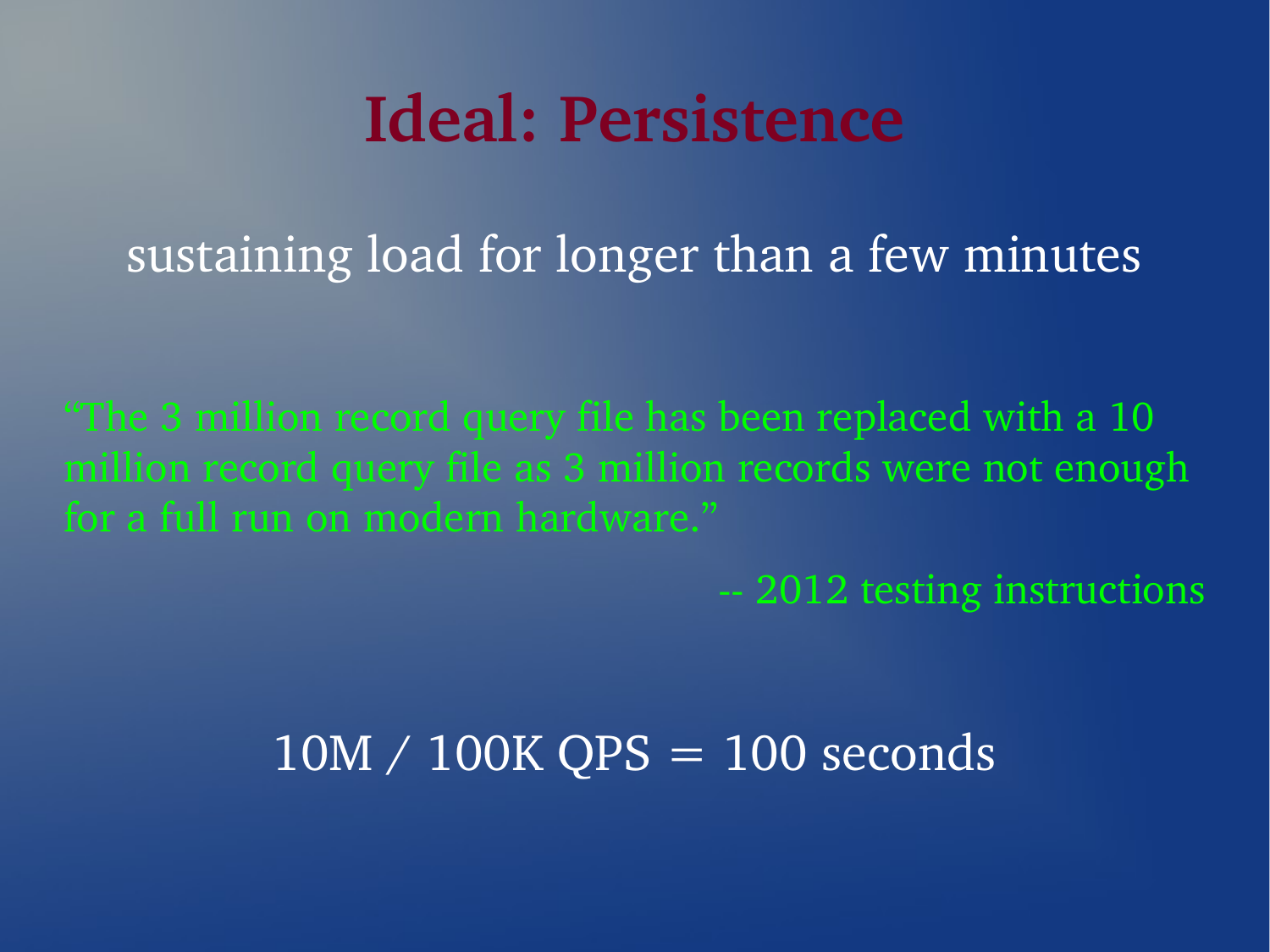### **Ideal: Persistence**

sustaining load for longer than a few minutes

"The longest single attack lasted nine days and 11 hours." NSFOCUS DDoS Threat Report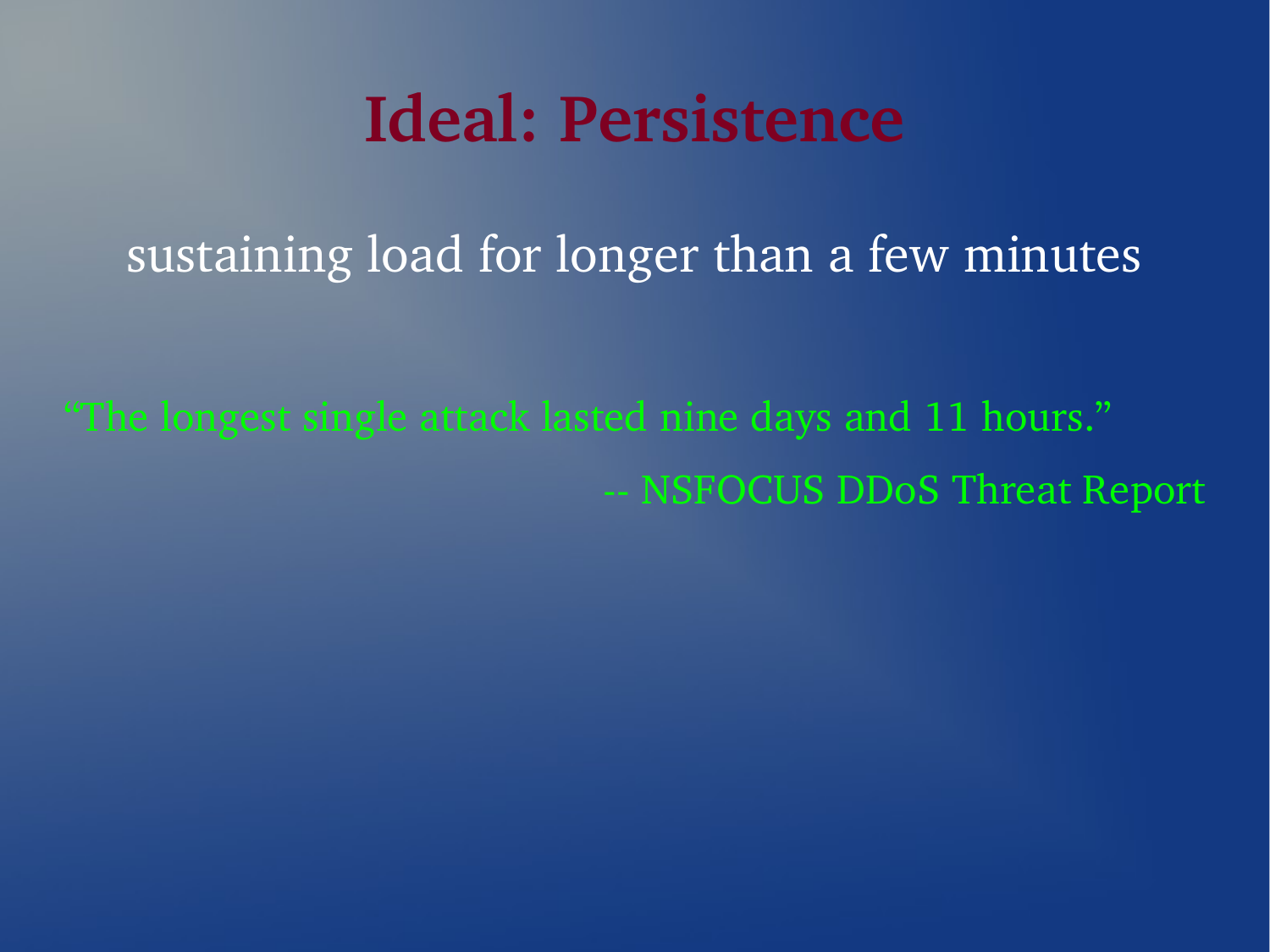## **Ideal: Scalability**

• SMP Scalability:

"faster" than any resolver on similar hardware

but since there is custom and \$\$\$ hardware...

• Swarm-ability:

test synchronization and results aggregation across off-the-shelf and/or cheaper drones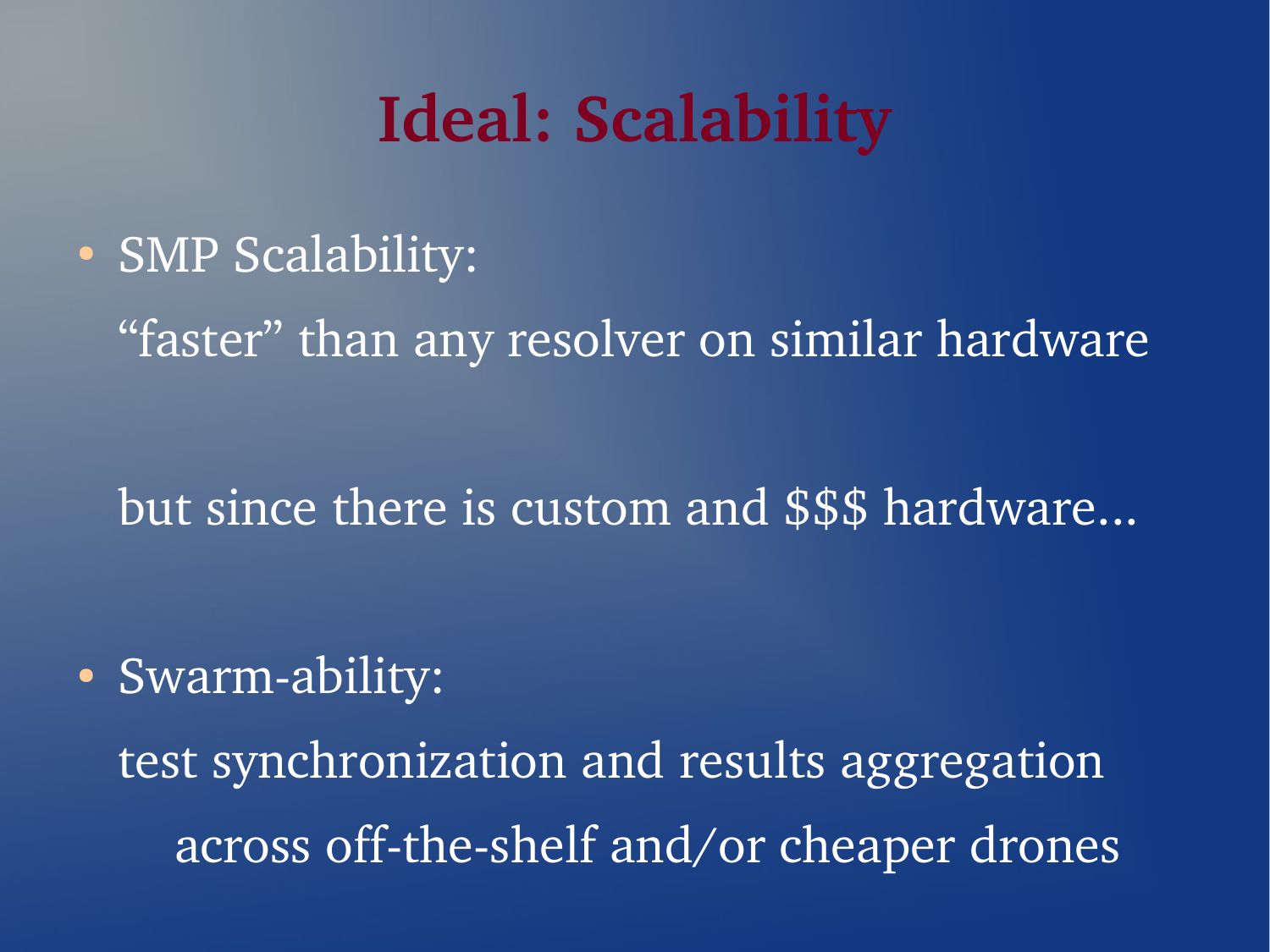## **Ideal: Scalability**

worst case scenario?

"The single largest attack [rate was] 23 million PPS." NSFOCUS DDoS Threat Report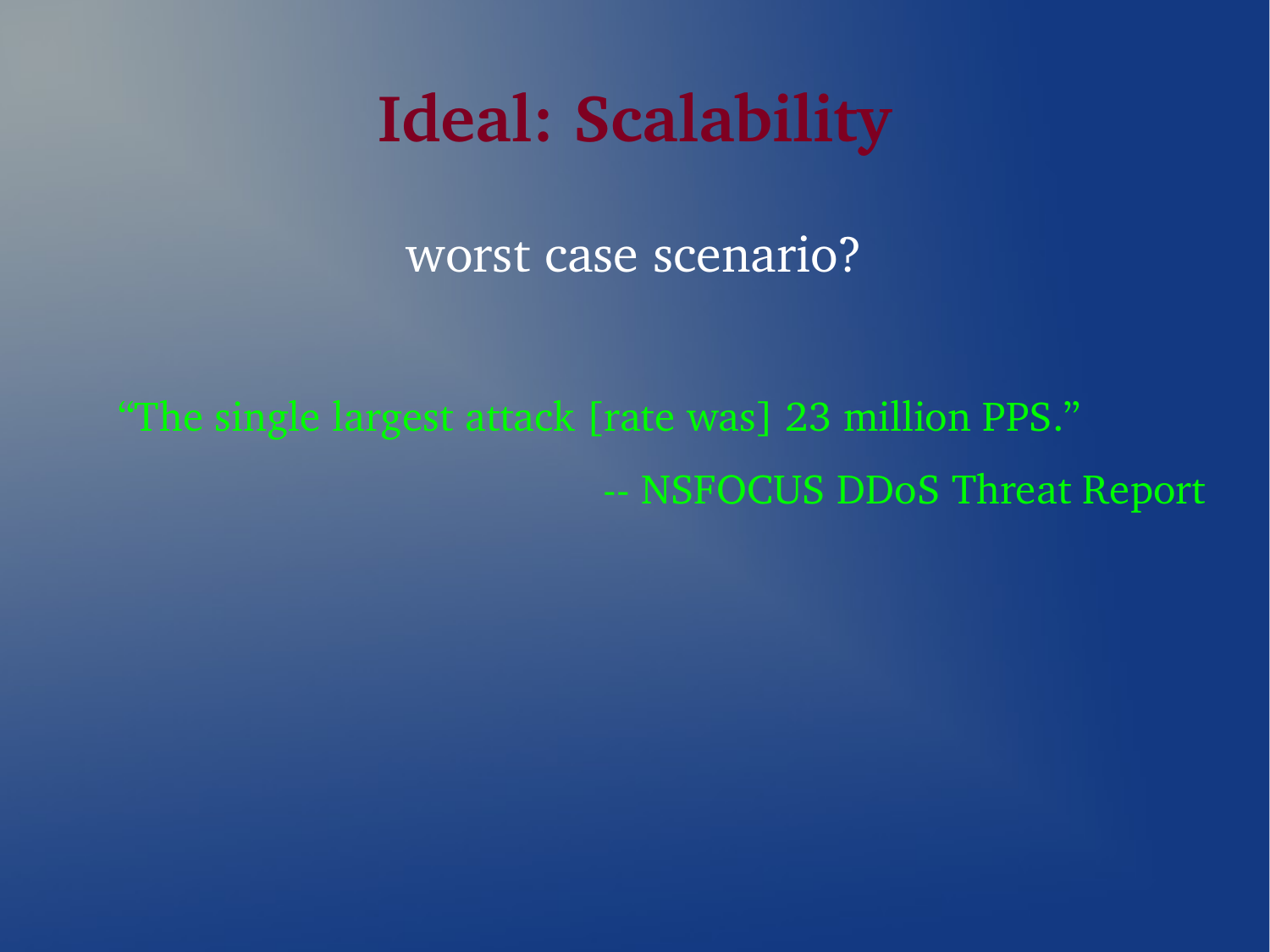#### **Ideal: Cache Awareness**

ability to **offer** any configured hit ratio

• offered hit ratio is a ratio of hits that would be served by a perfect infinite cache

• relatively short traces: 100% offered hit ratio

• infinitely long traces: X% offered hit ratio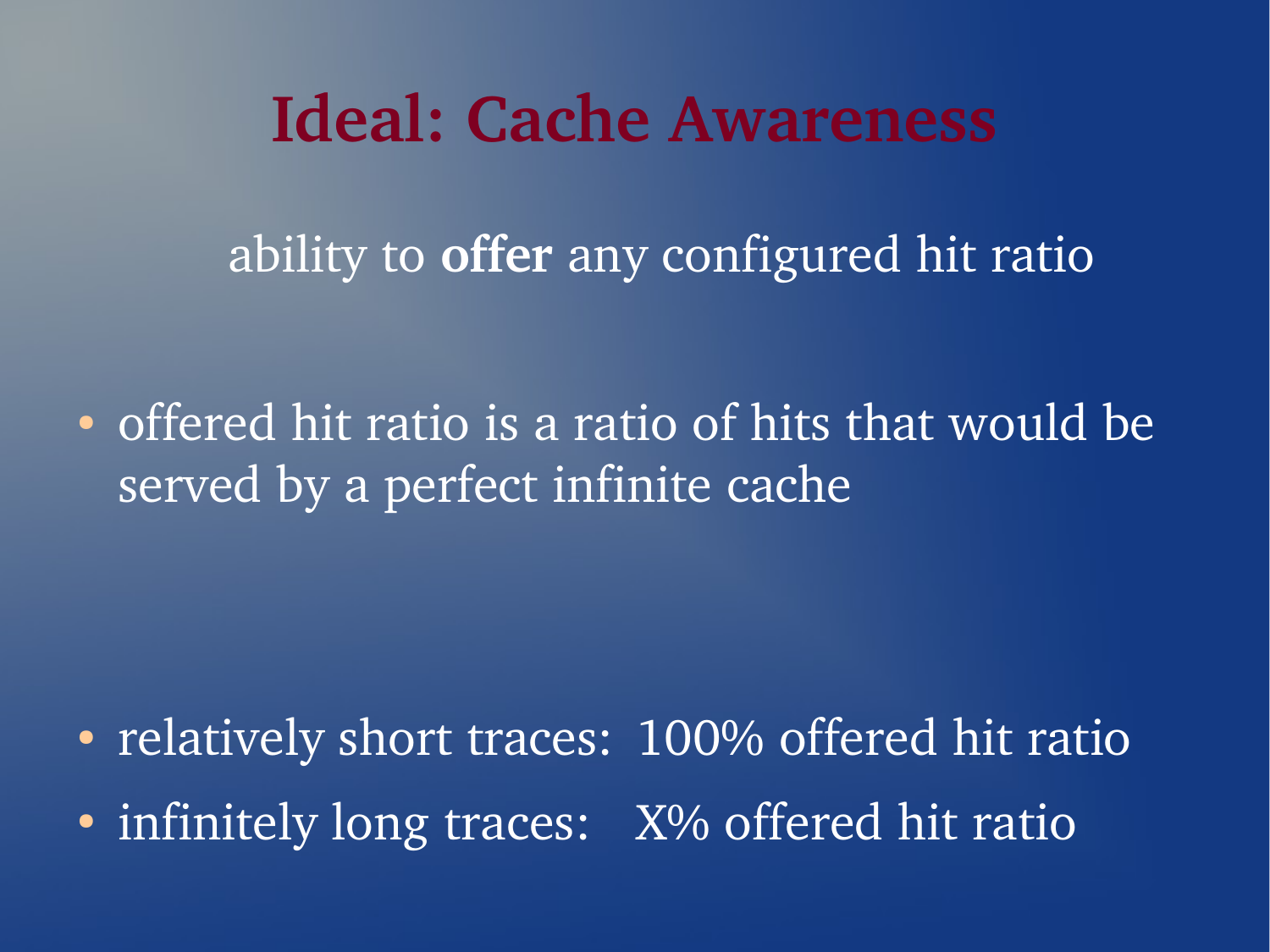## **Ideal: Slowness**

simulating authoritative server problems:

- response delays
- packet drops
- NXDOMAIN
- bad referrals
- errors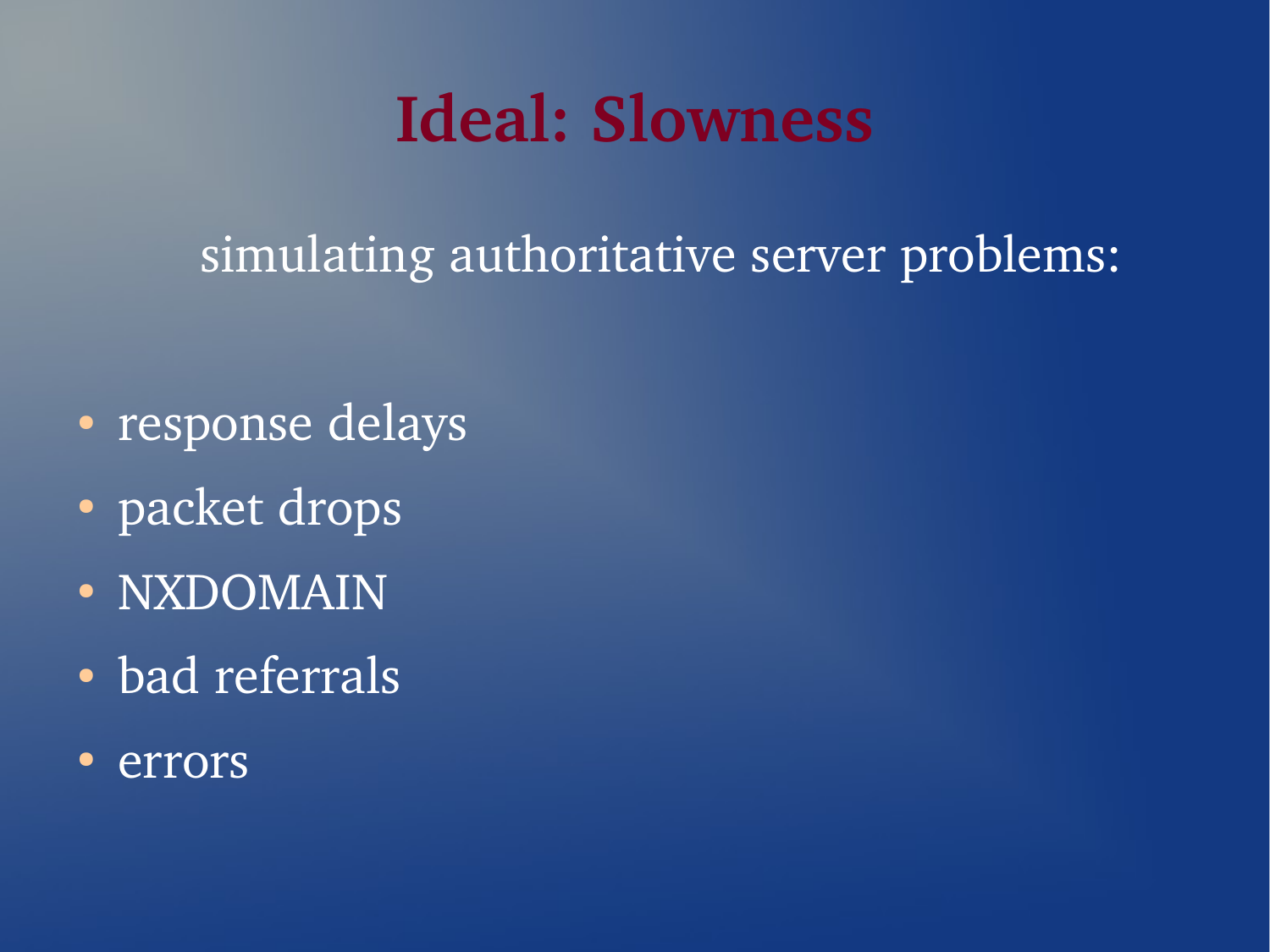## **Ideal: Independence**

- $\bullet$  no  $3^{\text{rd}}$  party authoritative servers:
	- slow (what are you testing?)
	- difficult to configure correctly for the test
	- difficult to replicate
	- limited statistics
	- the real ones do not want to be attacked

- no resolver libraries?
- no resolver developers???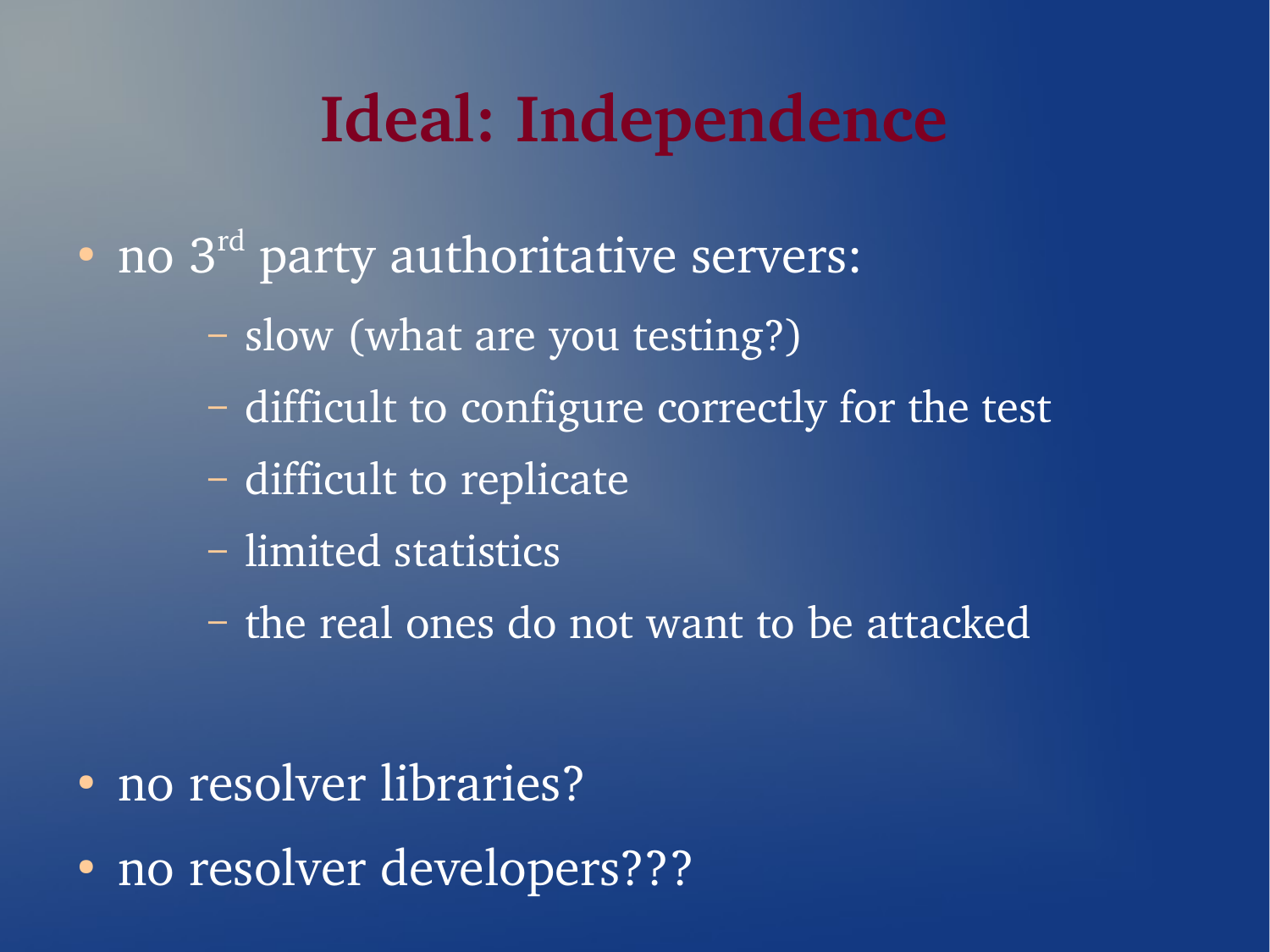## **Ideal: Protocol Features**

- IPv6
- TCP
- DNSSEC (1000s of generated signed zones!)
- NXDOMAIN (hijacking infrastructure tests???)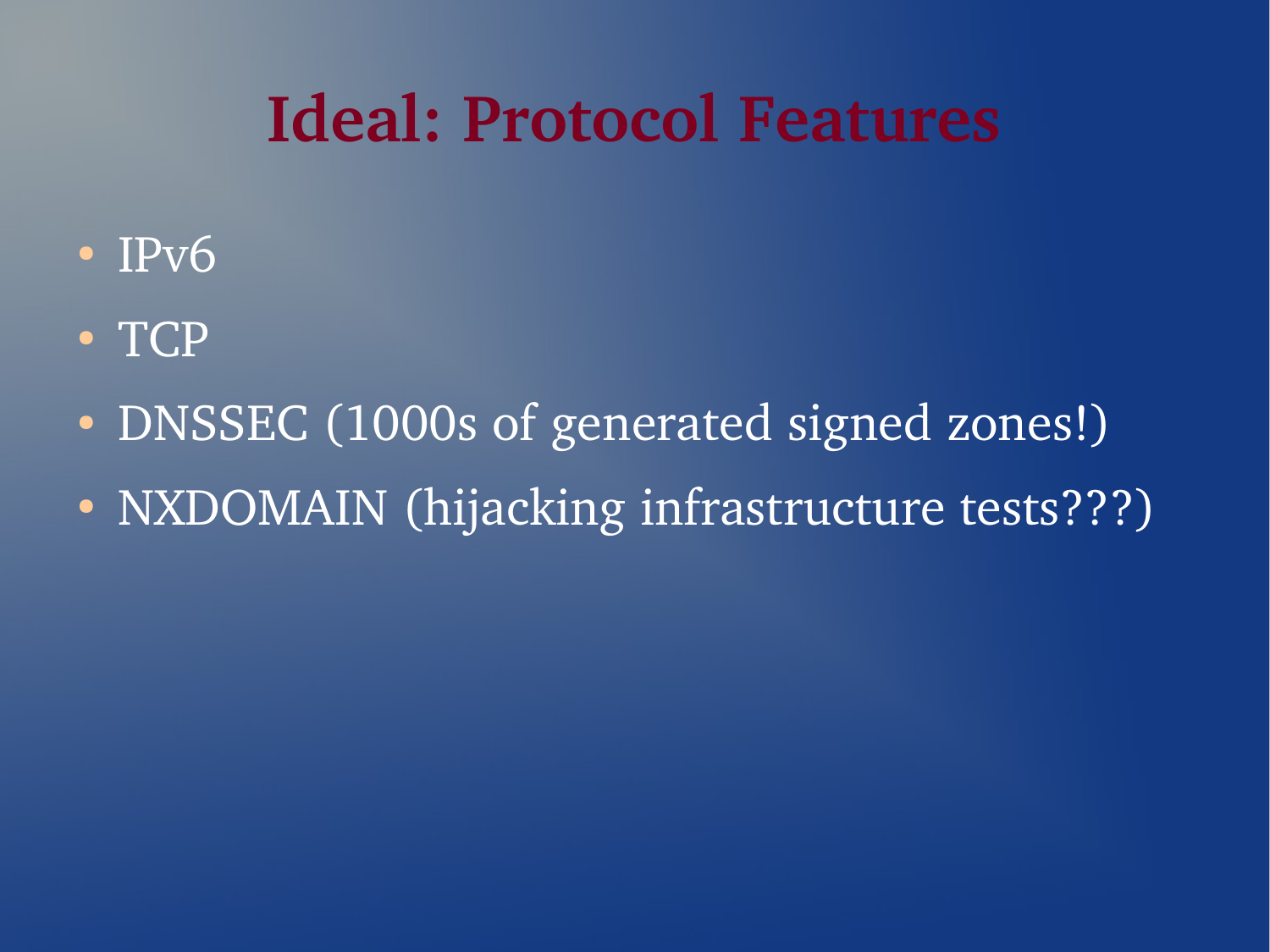## **Ideal: Ease of use**

- configuration files
- awareness and assessment of test environment
- detailed performance reports
- GUI???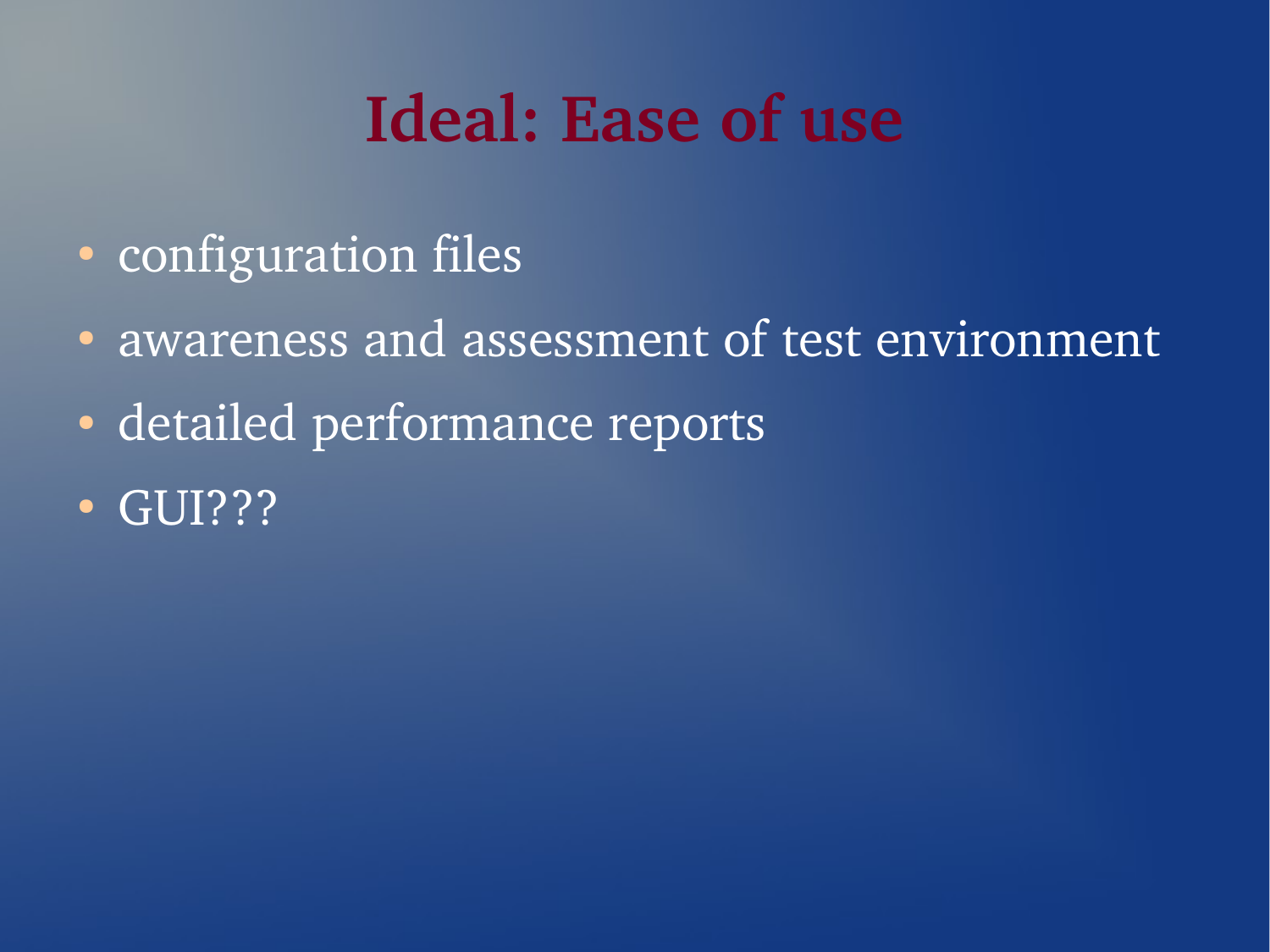## **Ideal: Other**

Not detailing several key properties/features:

- reliability (but see Exhibit A)
- realism
- cost
- flexibility (scriptability??)
- portability
- openness?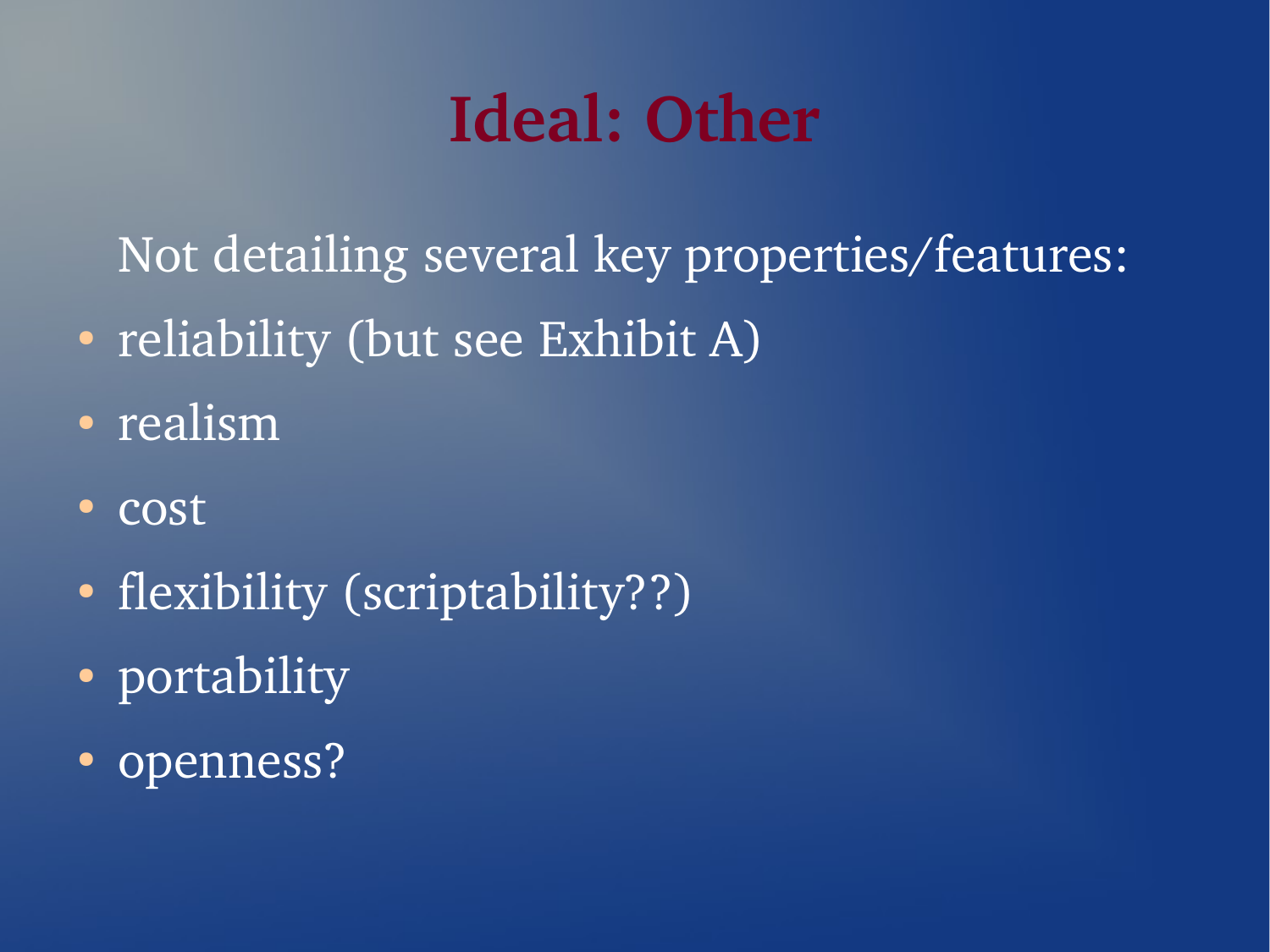#### **DNS Rex vs The Ideal (marketing)**

- **Example 18** Reliability
- **v** Persistence
- $\checkmark$  Scalability
- Cache Awareness
- Slowness
- Independence
- IPv6
- \* TCP
- DNSSEC
- Ease of use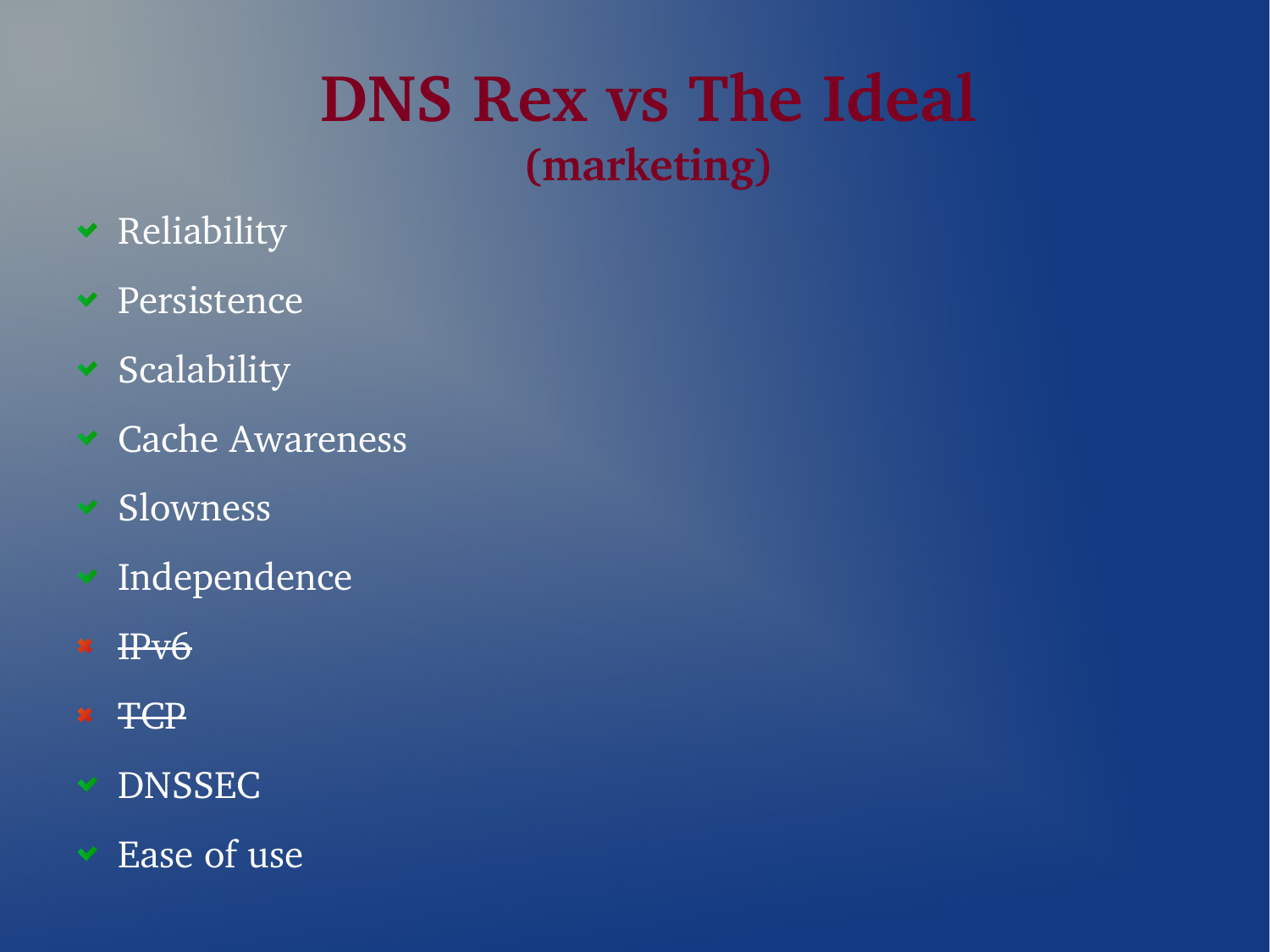#### **DNS Rex vs The Ideal (reality)**

- <sup>3</sup>/4 Reliability ...... Rex needs more exposure/testing to be sure Persistence
- <sup>1/2</sup> Scalability ...... Rex supports SMP scale but not swarming <sup>3/4</sup> <del>Cach</del>e Awareness only 0% and 100% hit ratio is configurable <sup>3/4</sup> Showness ...... configurable think time but not error ratio Independence
- IPv6 ...... mostly ready but lacking configuration
- \* TCP
- ⅕ DNSSEC ...... sends DO but relies on manual zone signing
- $\frac{1}{2}$  Ease of use  $\ldots$ . Rex has config file, detects overload, but  $\ldots$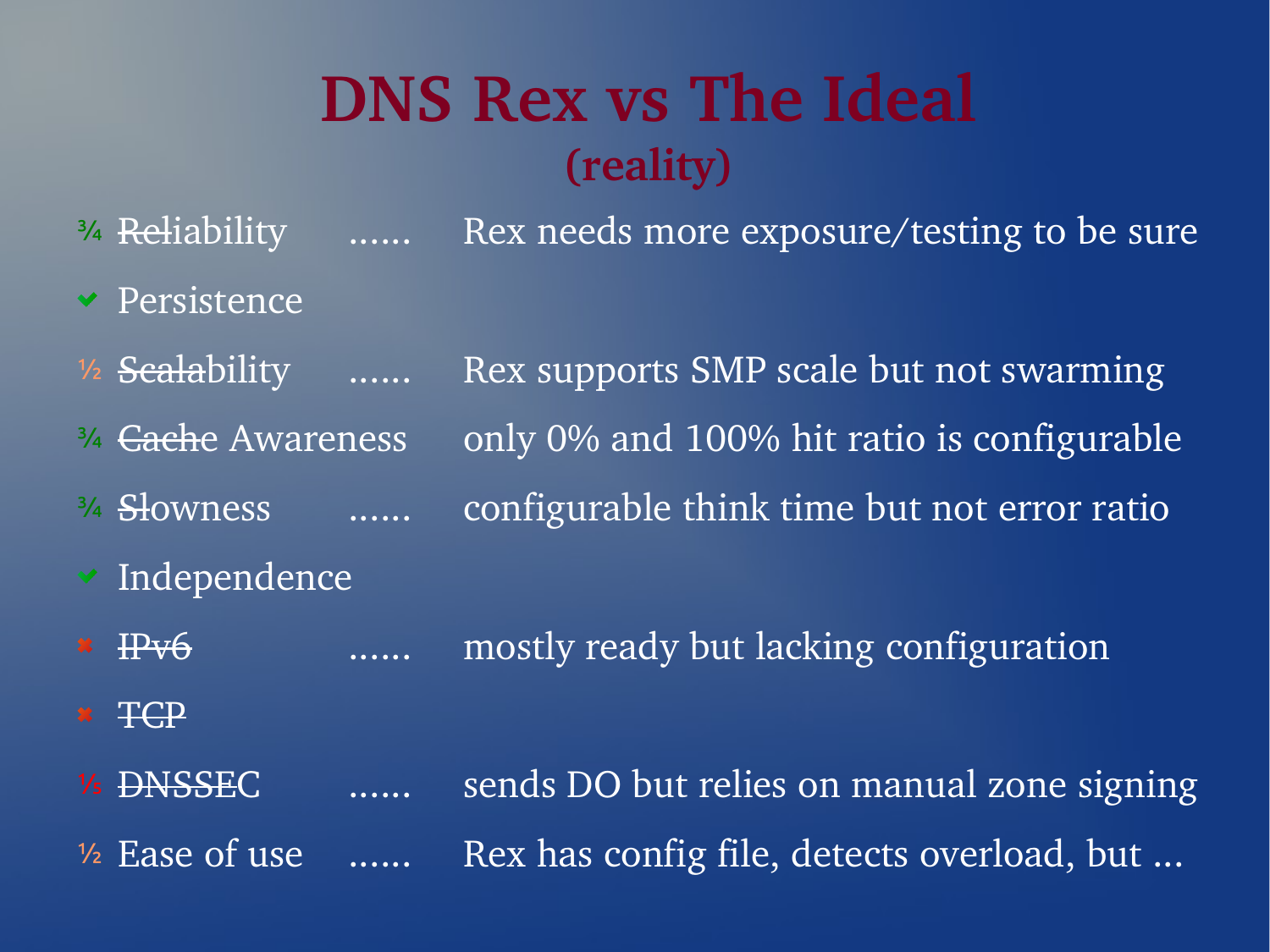#### **What's Next?**

• Leave DNS Rex as is, allowing it to die?

or

• Relaunch the project? – focusing on what features?